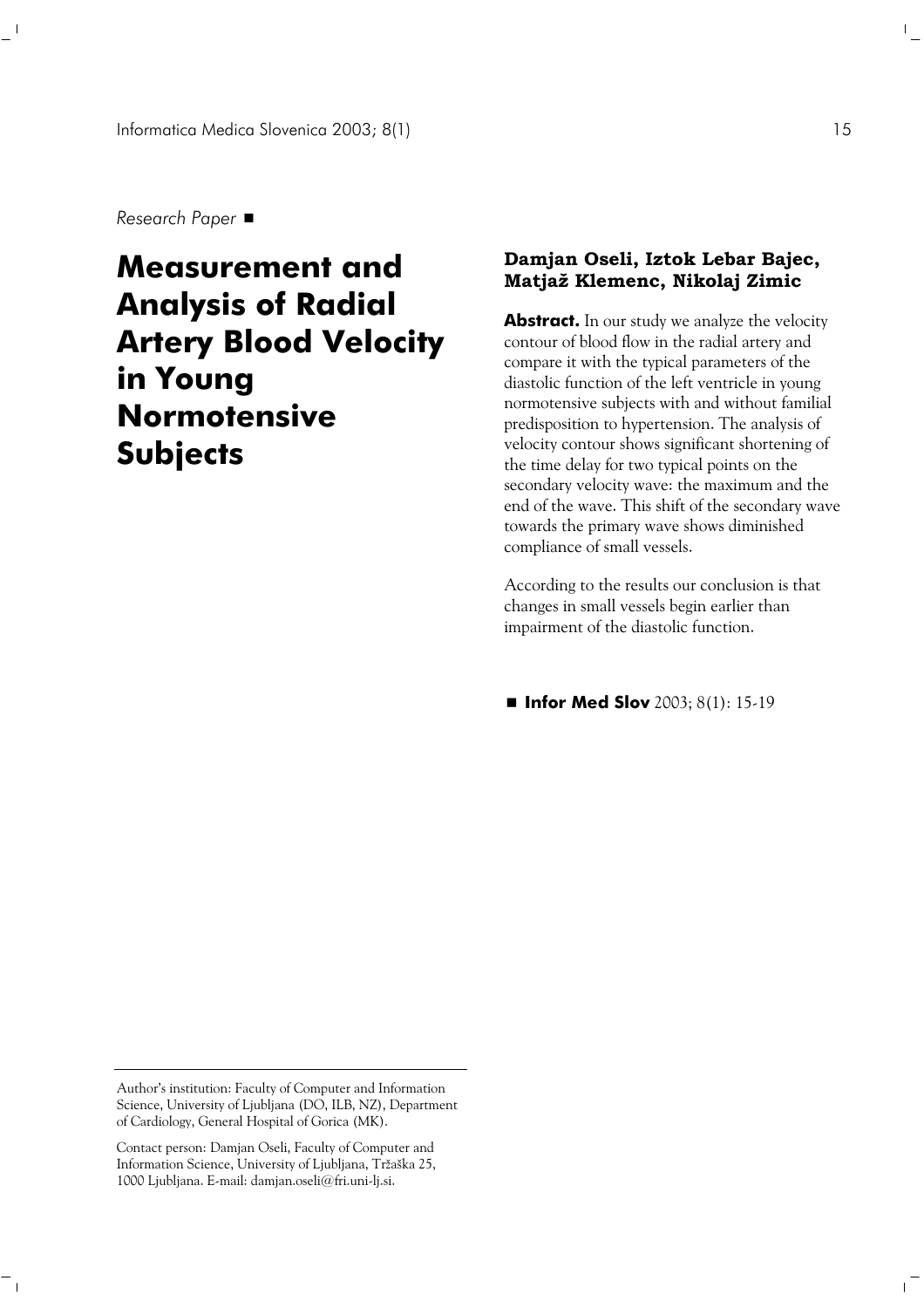# **Introduction**

Abnormalities in the peripheral circulation make a mayor contribution to the circulatory disturbances seen in essential hypertension.<sup>1</sup> Reduction of arterial distensibility leads to: an increase in arterial impedance and, thus, in cardiac afterload; a reduction in diastolic pressure and in perfusion of organs such as heart; and an acceleration of arteriosclerosis due to an increase in systolic and pulse pressure and to a greater traumatic effect on the vessel walls.<sup>2-12</sup> Beside the mentioned, changes in the diastolic function of the left ventricle are among the earliest signs of developing hypertensive heart disease.<sup>13</sup> In our study we compare typical parameters which are drawn from velocity wave analysis of blood flow in the radial artery with parameters that determine the proprieties of the left ventricle during diastole in young normotensive persons with and without familial predisposition to hypertension.

# **Methods**

The study comprises 32 young normotensive subjects, 13 of them with positive familial predisposition to hypertension. Echocardiographic examination includes measurement of early (E wave) and atrial (A wave) flow velocity through the mitral valve, computation of the deceleration time of the E wave (dt) and isovolumetric relaxation time. Also measured are the flow velocity propagation (Vp), the time delay of the peak E wave velocity from mitral tips to apex and the flow in pulmonary veins: systolic, diastolic, reverse atrial wave and the duration of this wave. Ejection fraction and left ventricular mass index are calculated from long axis view of the left ventricle. Flow velocity is measured using 10 MHz Doppler effect ultrasound probe (see Figure 1). To efficiently establish individual velocity pulses, R peaks are extracted from the ECG signal. The ECG R waves provide precise time markers for the velocity signal. The measuring system consists of an Echocardiograph (ECG), a Doppler effect ultrasound velocity meter (Doppler) and a

portable computer. The used ECG device has an analog output signal which is sampled using a parallel port attached A/D converter with 12 bit data conversion resolution. The Doppler has an integrated 12 bit A/D converter and serial data communication capabilities, thus constantly sending sampled data with a fixed frequency of 100 Hz. Both mentioned devices are connected to a portable computer. Whenever valid data is received from the Doppler, the ECG data is read. This way the data from Doppler and ECG are captured synchronously. Such events occur with the period of 10 milliseconds.

 $\mathbb{F}_q$ 



**Figure 1** Custom designed arm attached Doppler velocity measurement probe holder

All analysis is carried out using the Matlab software package. The first step (pre-processing) of each measurement was to find and extract all R waves from the ECG signal. As presented in Figure 2, the R peaks are the splitting points of the synchronously captured velocity signal. Thus the result of every pre-processed measurement, is a large number of velocity wave sections (extracted between R peaks, see Figure 2). We call these sections 'velocity periods'. As the recording of each subject's data lasts five minutes, the number of extracted velocity periods varies from 280 to 400. The number of periods varies due to the heart rate frequency – with the R-R distance.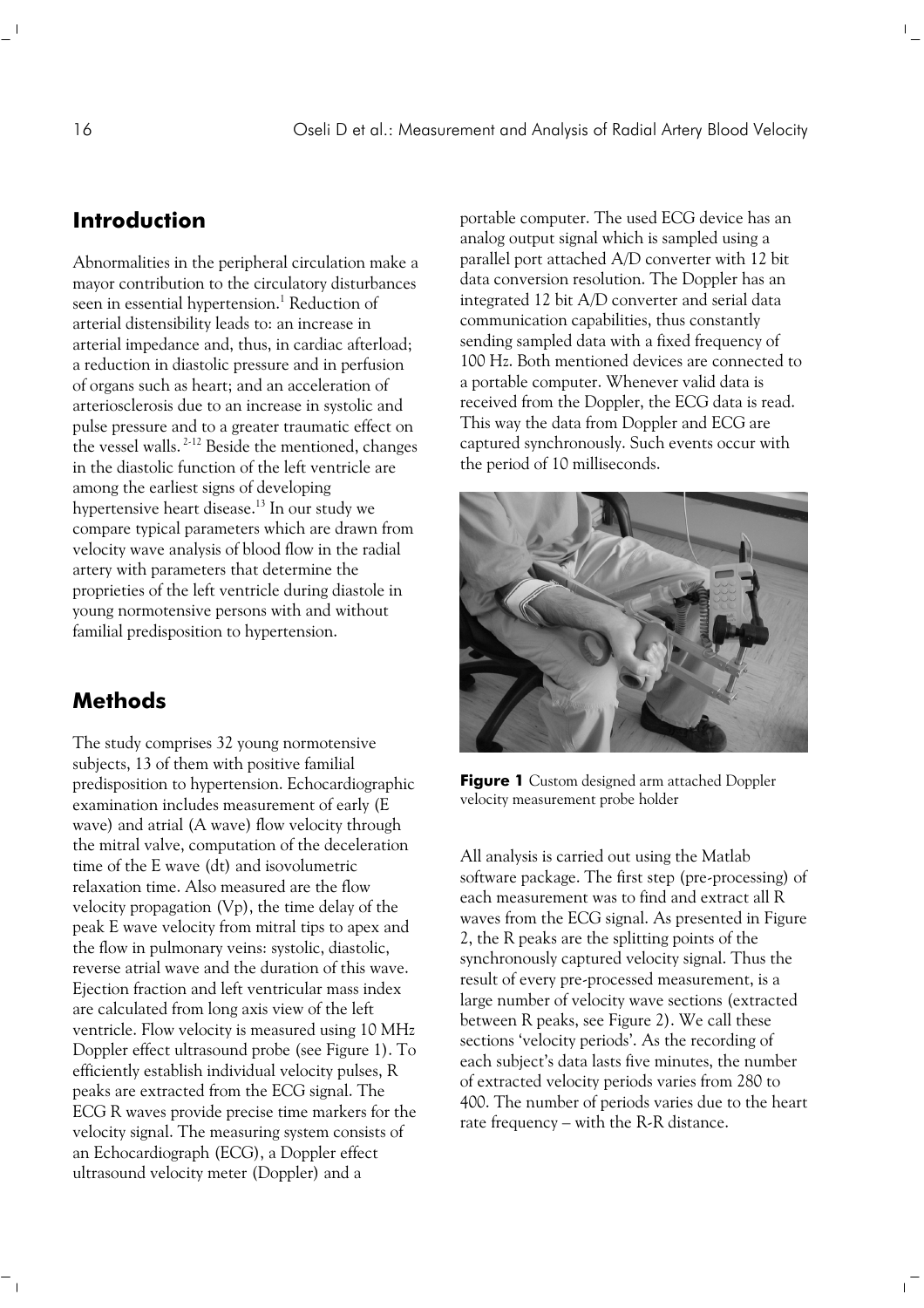

**Figure 2** ECG signal and velocity measurement in radial artery



**Figure 3** Extracted velocity periods aligned with starting points T0 (R peak); end points are shortened accordingly to the shortest R-R period

In Figure 3 all the extracted velocity periods from a single measurement are left aligned with their starting  $T_0$  points (R peaks). As the R-R distance varies so does the length of individual velocity periods. To be able to display all the periods suitably they need to be right shortened, according to the shortest of the recorded periods. Because of the large dispersion of the velocity periods it is appropriate to calculate the mean period to read out the significant points easily (see Figure 4).

 $\sim$  1

The mean velocity period is sufficiently described with six most significant points on the wave  $(T_0,$  $..., T_5$ ) and two inclinations of the primary wave  $(\alpha_1, \alpha_2)$  as presented in Figure 4.

The starting point on the mean velocity period is  $T_0$  and matches exactly with R peaks. The point  $T_1$  represents the start of the primary wave inclination. The maximum of the primary wave and also the global maximum of the mean velocity period is  $T_2$ .  $T_3$  is the middle point between the primary and the secondary wave. The local maximum of the secondary wave is marked with  $T_4$  and its ending point is marked with  $T_5$ .



**Figure 4** The characteristic points Ti and inclinations αj of the mean velocity period

The points  $T_1$  and  $T_5$ , which mark the boundaries that separate the flat signal and the waves, are extracted by observing the slope change when the signal is close to its local minimum. Each characteristic point consists of two values, the value of the average velocity in that point and the time delay from the starting  $T_0$  point. Further the inclinations of the rising and falling parts of the primary wave are calculated. The crosses in the Figure 4 represent the points that define the two inclinations. These points mark the 25% and 75% of the difference in amplitude between  $T_1$  and  $T_2$ for the rising and  $T_3$  and  $T_2$  for the falling edge of the primary wave. This way the inclinations of approximately linear segments of the primary wave are measured.

 $\mathbb{L}$ 

 $\overline{1}$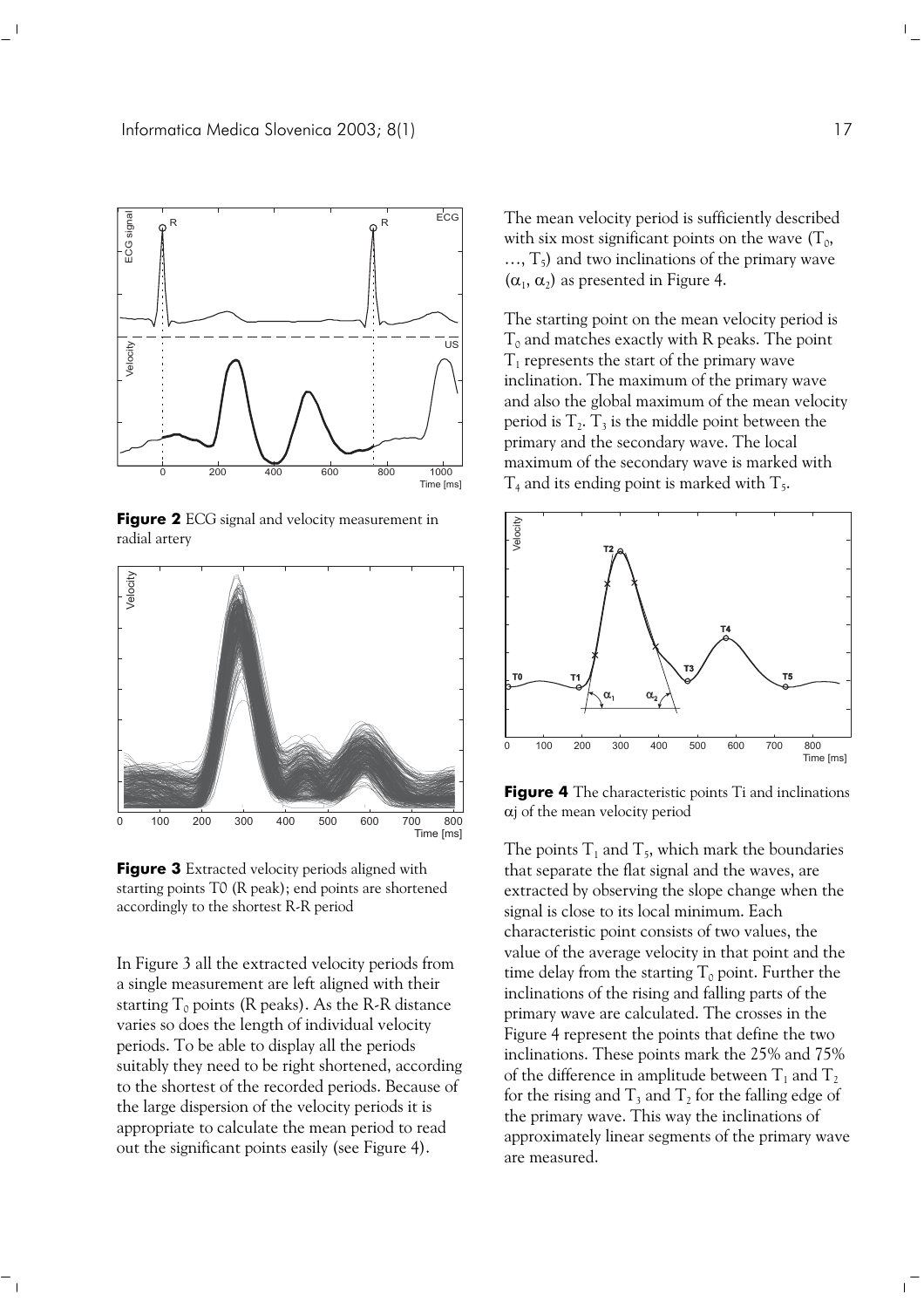## **Results**

The observed groups do not differ in parameters that describe diastolic function of the left ventricle i.e. E wave, A wave, dt of the E wave, Vp, IVRT and flow in pulmonary veins. However important differences in the time delay of points  $T_4$  and  $T_5$ regarding to starting point  $T_0$  are found (see Table 1 and Figure 5).



**Figure 5** The shift of the secondary wave towards the primary in the FPH positive group

**Table 1** Time delays for points T1, ..., T5 according to T0 (ECG R peaks)

| point          | FPH negative     | FPH positive      | Sig.      |
|----------------|------------------|-------------------|-----------|
| $T_{1}$        | $180.8 \pm 27.5$ | $183.6 \pm 15.7$  | NS.       |
| $T_{2}$        | $285.4 \pm 29.3$ | $280.0 \pm 23.7$  | <b>NS</b> |
| T <sub>2</sub> | $457.7 \pm 45.9$ | $420.0 \pm 46.5$  | 0.059     |
| T <sub>4</sub> | $573.1 \pm 39.9$ | $516.4 \pm 68.2$  | 0.019     |
| T,             | $744.6 \pm 78.2$ | $656.4 \pm 105.2$ | 0.028     |
|                |                  |                   |           |

FPH ... familial predisposition to hypertension; FPH column data  $\ldots$  delay from the starting  $T_0$  point, mean ± standard deviation [milliseconds]; Sig. … significance [t-test for equality of means].

## **Conclusions**

Significantly shorter time delays for points  $T_4$  and  $T<sub>5</sub>$  in the group with positive familial predisposition to hypertension are found. As the secondary velocity wave depends on the

compliance of small vessels, the shift of the secondary wave towards the primary wave (i.e. smaller values  $T_4$  and  $T_5$ ) may be due to the structural or functional changes that are already present in small vessels of young normotensive subjects with familial predisposition to hypertension. The diastolic dysfunction of the left ventricle is composed of two main patophysiologic components: relaxation and compliance of the left ventricle.<sup>14</sup> Several authors found impaired relaxation and diminished compliance of the left ventricle in young hypertensive patients. Surprisingly enough our results do not show any difference in parameters that determine the diastolic function. We explain this by the fact that both groups are normotensive, so the left ventricle is not exposed to high pressure. On the other hand, the parameters, which are generally accepted and are used to assess the diastolic function, are not sensitive enough to distinguish both groups of normotensive subjects. On the base of our results we speculate that changes in small vessels occur before the alterations in relaxation and the compliance of the left ventricle in young normotensive subjects with familial predisposition to hypertension.

 $\mathbb{F}_2$ 

### **Medical aspect**

Here we can stress again that there is a significant difference in the time delay of characteristic points on the secondary wave  $(T_4$  and  $T_5$ ) in the positive familial predisposition group. The shift of the secondary wave towards the primary wave is the consequence of diminished compliance of small arteries. There is no difference in parameters that determine the diastolic function. According to the presented results, we conclude that in young normotensive subjects with familial predisposition to hypertension changes of small vessels begin earlier than impairment of the diastolic function.

#### **Technical aspect**

During the research, we came across several ideas how to improve the system. The first step is to upgrade the system to be able to perform